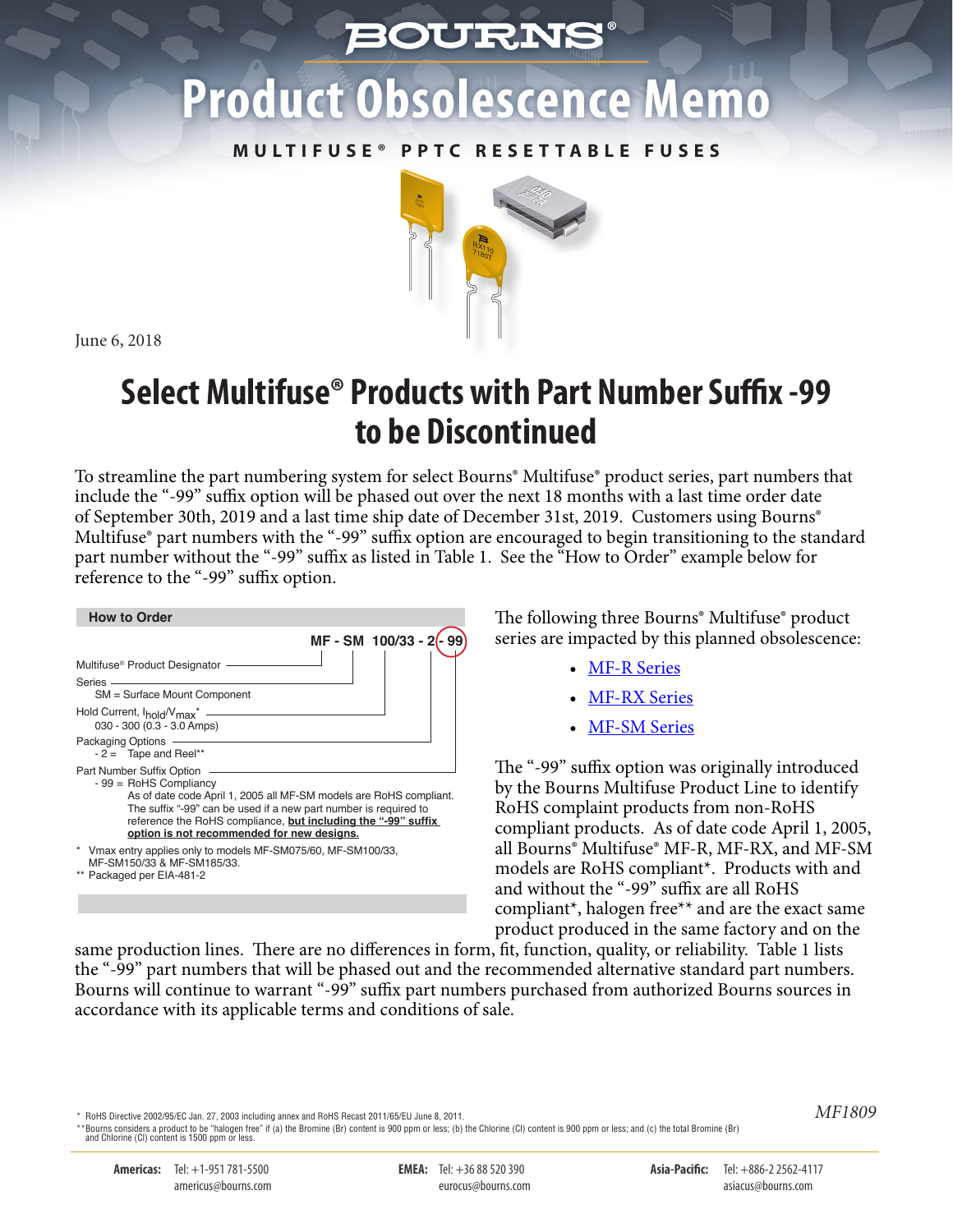#### Please plan for the following deadlines:

 $\Gamma$ 

*Last time buy date for part numbers with the -99 suffix: September 30, 2019 Last time ship date for part numbers with the -99 suffix: December 31, 2019*

[Should you have any questions or need additional information, please feel free to contact Customer](http://www.bourns.com/support/contact) Service/Inside Sales.

| "-99" Part           | <b>Standard</b>         |                       |
|----------------------|-------------------------|-----------------------|
| <b>Numbers Being</b> | <b>Replacement Part</b> | <b>Additional</b>     |
| <b>Phased Out</b>    | <b>Numbers</b>          | <b>Comments</b>       |
| MF-R005-0-99         | MF-R005-0               |                       |
| MF-R005-2-99         | MF-R005-2               |                       |
| MF-R005-AP-99        | <b>MF-R005-AP</b>       |                       |
| MF-R010-0-99         | <b>MF-R010</b>          |                       |
| MF-R010-0-A0-99      | MF-R010-0-A0            | <b>Custom Product</b> |
| MF-R010-2-99         | MF-R010-2               |                       |
| MF-R010-AP-99        | MF-R010-AP              |                       |
| MF-R017-0-99         | <b>MF-R017</b>          |                       |
| MF-R017-2-99         | MF-R017-2               |                       |
| MF-R017-AP-99        | MF-R017-AP              |                       |
| MF-R020-0-99         | <b>MF-R020</b>          |                       |
| MF-R020-2-99         | MF-R020-2               |                       |
| MF-R020-AP-99        | MF-R020-AP              |                       |
| MF-R025-0-99         | <b>MF-R025</b>          |                       |
| MF-R025-2-99         | MF-R025-2               |                       |
| MF-R025-AP-99        | MF-R025-AP              |                       |
| MF-R030-0-99         | <b>MF-R030</b>          |                       |
| MF-R030-0-A0-99      | MF-R030-0-A0            | <b>Custom Product</b> |
| MF-R030-2-99         | MF-R030-2               |                       |
| MF-R030-AP-99        | MF-R030-AP              |                       |
| MF-R040-0-99         | <b>MF-R040</b>          |                       |
| MF-R040-2-99         | MF-R040-2               |                       |
| MF-R040-AP-99        | MF-R040-AP              |                       |
| MF-R050-0-99         | <b>MF-R050</b>          |                       |
| MF-R050-2-99         | MF-R050-2               |                       |
| MF-R050-AP-99        | MF-R050-AP              |                       |
| MF-R065-0-99         | <b>MF-R065</b>          |                       |
| MF-R065-2-99         | MF-R065-2               |                       |
| MF-R065-AP-99        | <b>MF-R065-AP</b>       |                       |
| MF-R075-0-99         | <b>MF-R075</b>          |                       |
| MF-R075-0-A0-99      | MF-R075-0-A0            | <b>Custom Product</b> |
| MF-R075-2-99         | MF-R075-2               |                       |
| MF-R075-2-14-99      | MF-R075-2-14            |                       |
| MF-R075-AP-99        | MF-R075-AP              |                       |
| MF-R090-0-99         | <b>MF-R090</b>          |                       |
| MF-R090-2-99         | MF-R090-2               |                       |
| MF-R090-AP-99        | MF-R090-AP              |                       |
| MF-R090-0-9-99       | MF-R090-0-9             |                       |
| MF-R090-2-9-99       | MF-R090-2-9             |                       |
| MF-R090-AP-9-99      | MF-R090-AP-9            |                       |

#### **Table 1**

| "-99" Part           | <b>Standard</b>         |                       |
|----------------------|-------------------------|-----------------------|
| <b>Numbers Being</b> | <b>Replacement Part</b> | Additional            |
| <b>Phased Out</b>    | <b>Numbers</b>          | Comments              |
| MF-R110-0-99         | <b>MF-R110</b>          |                       |
| MF-R110-2-99         | MF-R110-2               |                       |
| MF-R110-AP-99        | <b>MF-R110-AP</b>       |                       |
| MF-R135-0-99         | <b>MF-R135</b>          |                       |
| MF-R135-2-99         | MF-R135-2               |                       |
| MF-R135-AP-99        | <b>MF-R135-AP</b>       |                       |
| MF-R160-0-99         | <b>MF-R160</b>          |                       |
| MF-R160-2-99         | MF-R160-2               |                       |
| MF-R160-AP-99        | <b>MF-R160-AP</b>       |                       |
| MF-R185-0-99         | <b>MF-R185</b>          |                       |
| MF-R185-2-99         | MF-R185-2               |                       |
| MF-R185-AP-99        | <b>MF-R185-AP</b>       |                       |
| MF-R250-0-99         | <b>MF-R250</b>          |                       |
| MF-R250-2-99         | MF-R250-2               |                       |
| MF-R250-AP-99        | <b>MF-R250-AP</b>       |                       |
| MF-R250-0-10-99      | MF-R250-0-10            |                       |
| MF-R250-2-10-99      | MF-R250-2-10            |                       |
| MF-R250-AP-10-99     | MF-R250-AP-10           |                       |
| MF-R300-0-99         | <b>MF-R300</b>          |                       |
| MF-R300-2-99         | MF-R300-2               |                       |
| MF-R300-2-14-99      | MF-R300-2-14            |                       |
| MF-R300-AP-99        | <b>MF-R300-AP</b>       |                       |
| MF-R400-0-99         | <b>MF-R400</b>          |                       |
| MF-R400-0-15-99      | MF-R400-0-15            | <b>Custom Product</b> |
| MF-R400-2-99         | MF-R400-2               |                       |
| MF-R400-2-14-99      | MF-R400-2-14            |                       |
| MF-R400-AP-99        | <b>MF-R400-AP</b>       |                       |
| MF-R500-0-99         | <b>MF-R500</b>          |                       |
| MF-R500-2-99         | MF-R500-2               |                       |
| MF-R500-AP-99        | <b>MF-R500-AP</b>       |                       |
| MF-R600-0-99         | <b>MF-R600</b>          |                       |
| MF-R600-2-99         | MF-R600-2               |                       |
| MF-R600-AP-99        | <b>MF-R600-AP</b>       |                       |
| MF-R700-0-99         | MF-R700                 |                       |
| MF-R700-2-99         | MF-R700-2               |                       |
| MF-R700-AP-99        | <b>MF-R700-AP</b>       |                       |
| MF-R800-0-99         | <b>MF-R800</b>          |                       |
| MF-R800-2-99         | MF-R800-2               |                       |
| MF-R800-AP-99        | <b>MF-R800-AP</b>       |                       |
| MF-R900-0-99         | <b>MF-R900</b>          |                       |